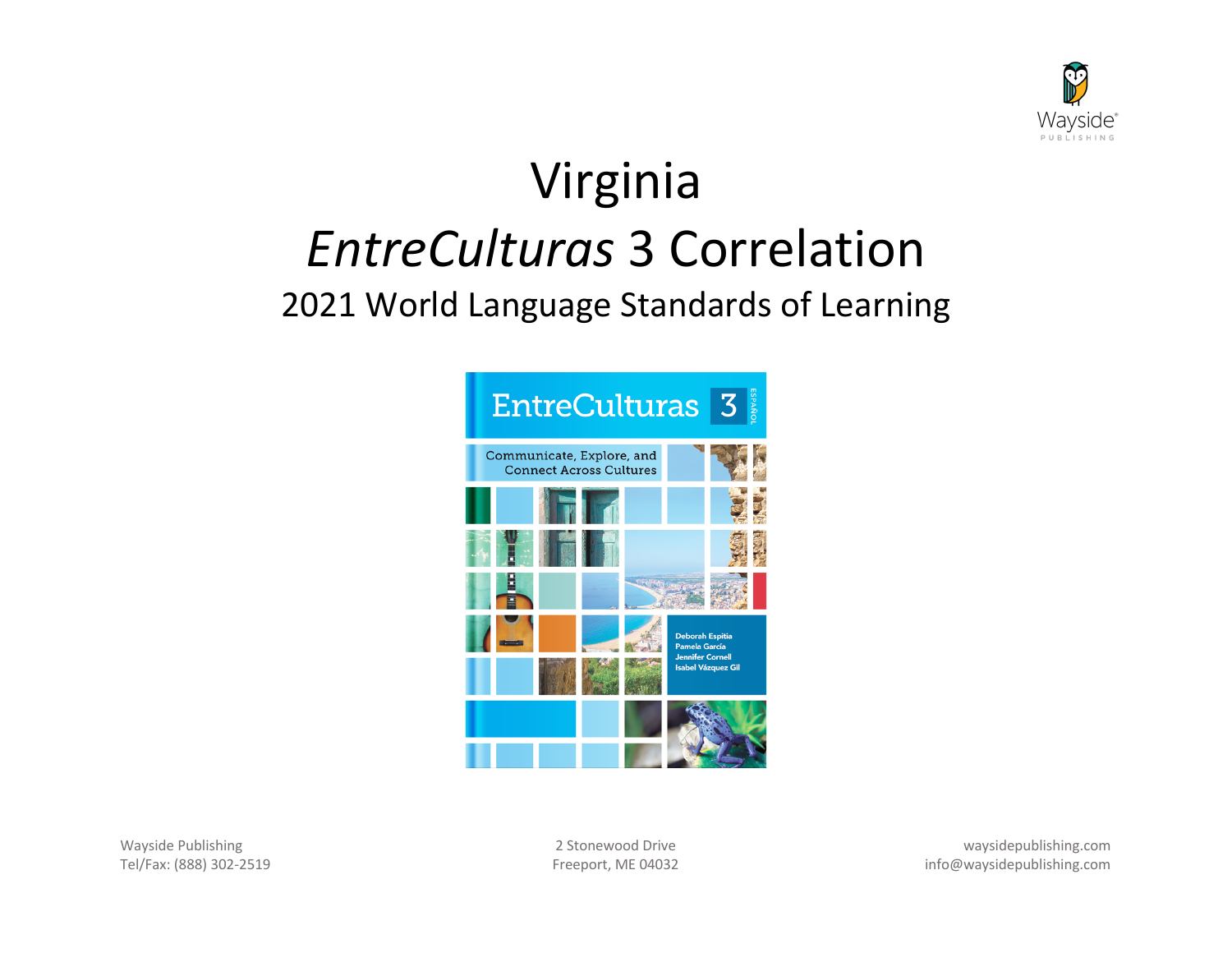## **INTERPRETIVE COMMUNICATION**

| 1. Investigate Intercultural Products, Practices and Perspectives                                                            |                                                                                                                                                                                                                                             | <b>EVIDENCE</b>                                                                                                                                                                                                                            |
|------------------------------------------------------------------------------------------------------------------------------|---------------------------------------------------------------------------------------------------------------------------------------------------------------------------------------------------------------------------------------------|--------------------------------------------------------------------------------------------------------------------------------------------------------------------------------------------------------------------------------------------|
| <b>Intermediate Low</b><br>Identify the topic and related information from<br>simple and connected sentences.                | Compare products and practices related to<br>everyday life or personal interests to help<br>understand perspectives in native and other<br>cultures.                                                                                        | p. 42, Actividad 14<br>p. 44, Actividad 15, Paso 1<br>p. 64, Actividad 2, Paso 1<br>p. 76, Actividad 4, Paso 1<br>p. 130, Actividad 5, Paso 2<br>p. 136, Actividad 7, Paso 2                                                               |
| <b>Intermediate Mid</b><br>Understand the main idea and key information<br>from connected sentences and short<br>paragraphs. | Compare products and practices from concrete<br>researched topics or personal studies to<br>understand perspectives in native and other<br>cultures.                                                                                        | p. 172, Actividad 2, Paso 1<br>p. 204, Actividad 10, Paso 1<br>p. 240, Actividad 4, Paso 3<br>p. 251, Enfoque cultural<br>p. 270, Vive entre culturas, Interpretive<br>Assessment                                                          |
| 2. Compare Intercultural Behaviors                                                                                           |                                                                                                                                                                                                                                             | <b>EVIDENCE</b>                                                                                                                                                                                                                            |
| Intermediate Low<br>Identify the topic and related information from<br>simple and connected sentences.                       | Identify appropriate and inappropriate everyday<br>behaviors in native and other cultures.                                                                                                                                                  | p. 62, Actividad 1, Paso 5<br>p. 87, En camino A, Paso 2<br>p. 118, Actividad 2, Paso 3<br>p. 120, Actividad 2, Paso 5<br>p. 120, Enfoque cultural                                                                                         |
| <b>Intermediate Mid</b><br>Understand the main idea and key information<br>from connected sentences and short<br>paragraphs. | Compare appropriate and inappropriate<br>behaviors in native and other cultures.                                                                                                                                                            | pp. 230-231, Actividad 1, Paso 3<br>p. 279, Actividad 1, Paso 3<br>p. 281, Enfoque cultural<br>p. 296, Actividad 5, Paso 3                                                                                                                 |
| 3. Comprehend Authentic Texts that are Spoken, Written or Signed                                                             |                                                                                                                                                                                                                                             | <b>EVIDENCE</b>                                                                                                                                                                                                                            |
| Intermediate Low<br>Identify the topic and related information from<br>simple and connected sentences.                       | Understand the topic and relevant information<br>in:<br>• Complex authentic informational texts;<br>• Complex authentic fictional texts;<br>· Multi-step spoken or written directions;<br>• Complex overheard or observed<br>conversations. | p. 34, Actividad 11, Paso 3<br>p. 44, Actividad 15, Paso 1<br>p. 84, Actividad 7, Paso 3<br>pp. 95-97, Actividad 9, Pasos 2-3<br>pp. 99-100, Actividad 10, Pasos 1-2<br>p. 114. Actividad 1, Pasos 1-2<br>pp. 126-127, Actividad 4, Paso 1 |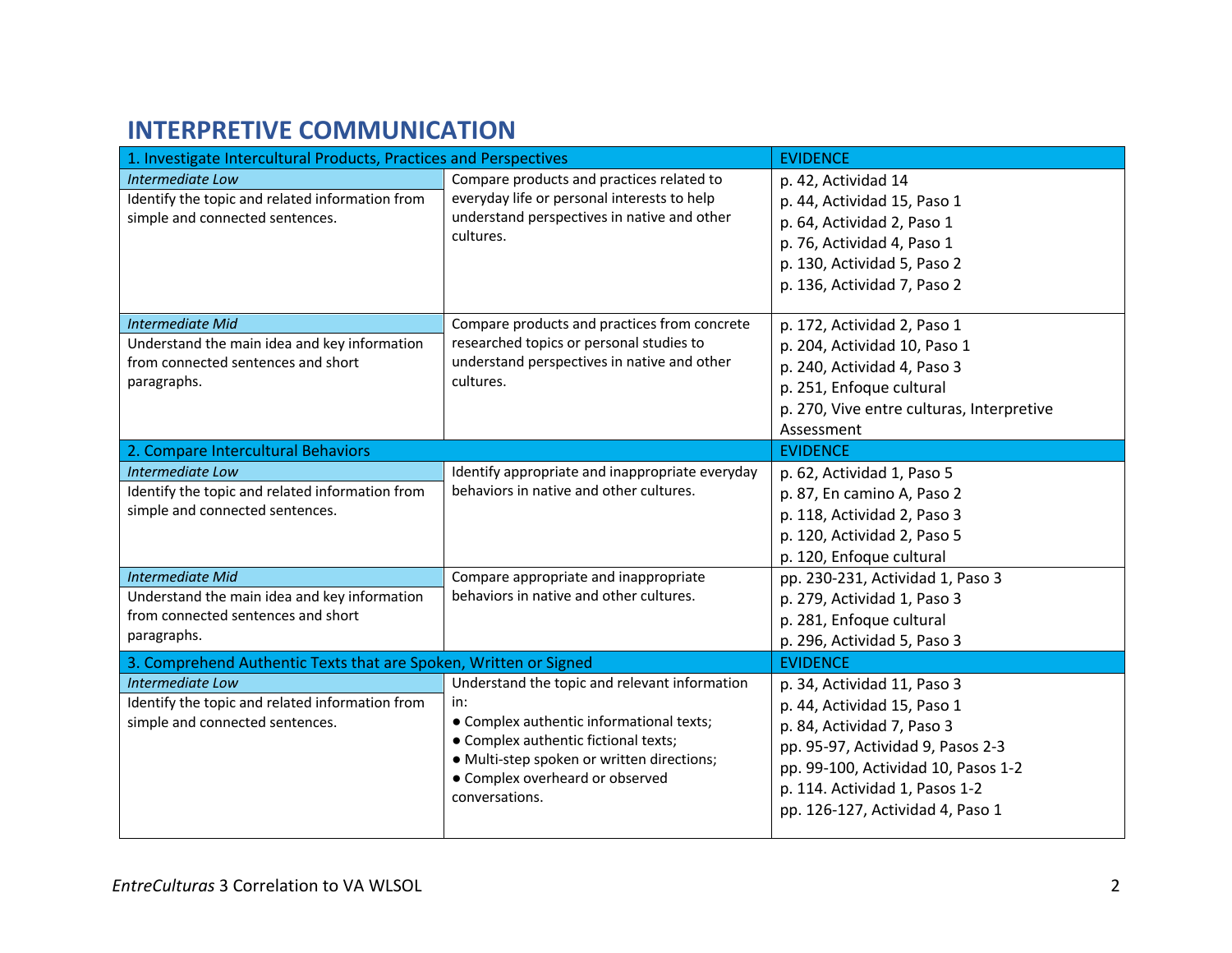| Intermediate Mid<br>Understand the main idea and key information<br>from connected sentences and short<br>paragraphs. | Understand the main idea and supporting<br>information in:<br>• Complex authentic informational texts;<br>• Complex authentic fictional texts;<br>• A series of spoken directions or complex<br>written multi-step instructions to complete a<br>task;<br>• Complex overheard or observed<br>conversations. | pp. 133-134, Actividad 6, Paso 3<br>pp. 135-137, Actividad 7, Pasos 1-2<br>p. 142, Actividad 8, Paso 2<br>p. 182, Actividad 4, Paso 1<br>pp. 230-231, Actividad 2, Paso 3<br>pp. 250-251, Actividad 7, Paso 2<br>pp. 260-261, Actividad 9, Pasos 2-3 |
|-----------------------------------------------------------------------------------------------------------------------|-------------------------------------------------------------------------------------------------------------------------------------------------------------------------------------------------------------------------------------------------------------------------------------------------------------|------------------------------------------------------------------------------------------------------------------------------------------------------------------------------------------------------------------------------------------------------|
|-----------------------------------------------------------------------------------------------------------------------|-------------------------------------------------------------------------------------------------------------------------------------------------------------------------------------------------------------------------------------------------------------------------------------------------------------|------------------------------------------------------------------------------------------------------------------------------------------------------------------------------------------------------------------------------------------------------|

#### **COMMUNICATIVE LITERACY - INTERPRETIVE MODE**

| 14.1 Infer Meaning and Nuances of Texts                 |                                                                                                                                                       | <b>EVIDENCE</b>                     |
|---------------------------------------------------------|-------------------------------------------------------------------------------------------------------------------------------------------------------|-------------------------------------|
| Intermediate Low                                        | Infer meaning of unfamiliar phrases using                                                                                                             | p. 133, Actividad 6, Paso 2         |
| Use literacy skills to comprehend authentic texts       | context clues, background knowledge and                                                                                                               | p. 190, Actividad 6, Paso 2         |
| that are spoken, written or signed.                     | related word families.                                                                                                                                | p. 201, Actividad 8, Paso 2         |
|                                                         |                                                                                                                                                       | p. 207, Actividad 11, Paso 2        |
| <b>Intermediate Mid</b>                                 | Infer meaning of unfamiliar phrases using                                                                                                             | p. 188, Actividad 5, Paso 2         |
| Use literacy skills to deepen understanding of          | context clues, background knowledge and                                                                                                               | pp. 204-205, Actividad 10, Paso 1   |
| authentic texts that are spoken, written or             | related word families.                                                                                                                                | pp. 286-287, Actividad 2, Paso 3    |
| signed.                                                 |                                                                                                                                                       | p. 308, Actividad 8, Paso 1         |
| 14.2 Recognize and Use Organizational Features of Texts |                                                                                                                                                       | <b>EVIDENCE</b>                     |
| Intermediate Low                                        | Use visual, aural and organizational features to                                                                                                      | p. 44, Actividad 15, Paso 1         |
| Use literacy skills to comprehend authentic texts       | identify the author's purpose and point of view                                                                                                       | p. 46, Actividad 16                 |
| that are spoken, written or signed.                     | in straightforward texts, such as poetry, short                                                                                                       | p. 70, Actividad 3, Paso 1          |
|                                                         | stories, charts, or pros and cons infographics.                                                                                                       | p. 84, Actividad 7, Paso 3          |
|                                                         |                                                                                                                                                       | p. 133, Actividad 6, Paso 2         |
| <b>Intermediate Mid</b>                                 | Use visual, aural and organizational features to                                                                                                      | pp. 204-205, Actividad 10, Paso 1   |
| Use literacy skills to deepen understanding of          | compare the points of view of various authors on<br>similar topics in straightforward texts, such as<br>short novels, survey results, recommendations | p. 207-208, Actividad 11, Pasos 2-3 |
| authentic texts that are spoken, written or             |                                                                                                                                                       | p. 260, Actividad 9, Paso 2         |
| signed.                                                 |                                                                                                                                                       | p. 289, Actividad 3, Paso 1         |
|                                                         | or cause and effect articles.                                                                                                                         | pp. 298-299, Actividad 6, Pasos 1-3 |
|                                                         |                                                                                                                                                       | pp. 312-313, Actividad 9, Paso 2    |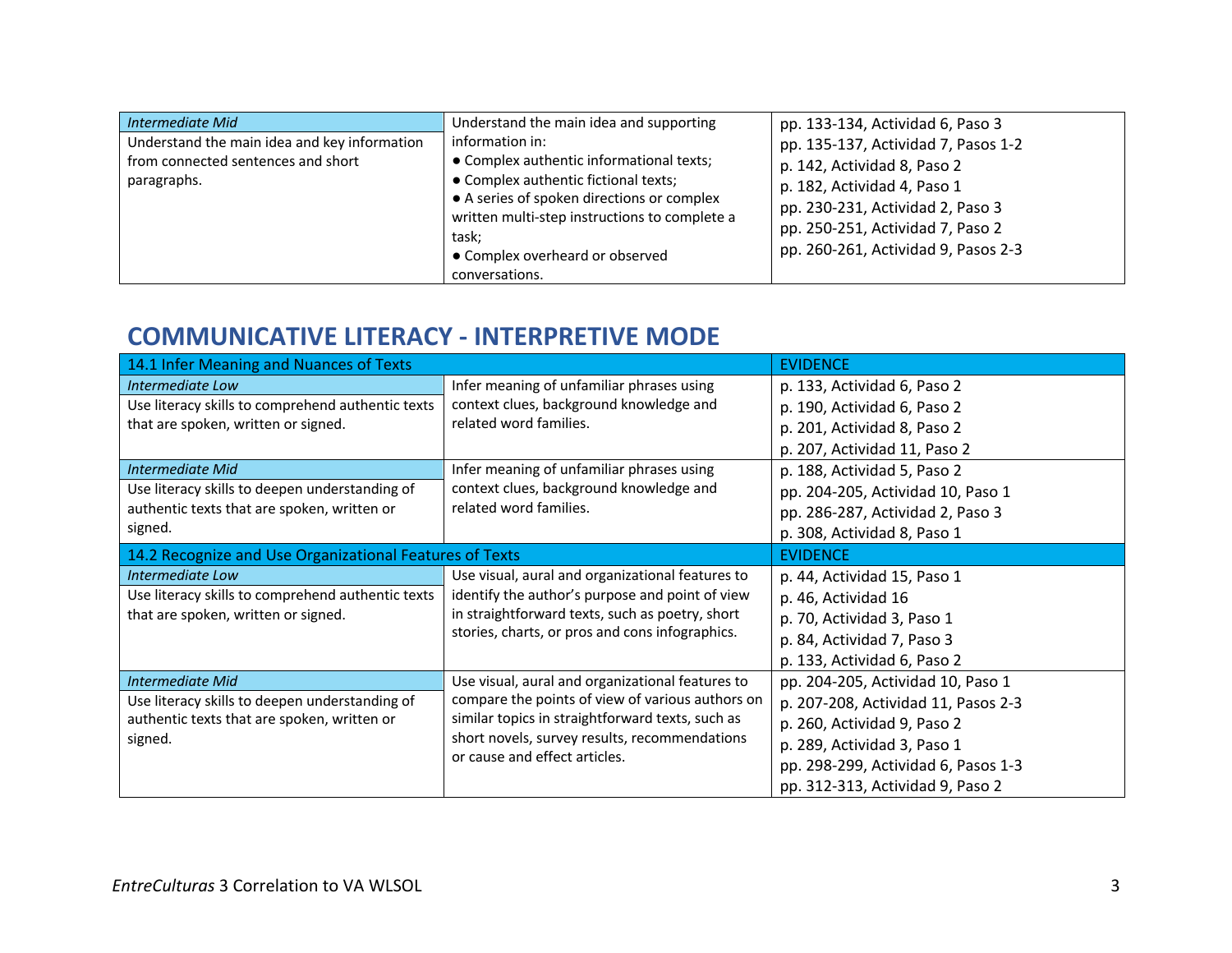| 14.3 Apply Self-Questioning Skills                |                                                     | <b>EVIDENCE</b>                      |
|---------------------------------------------------|-----------------------------------------------------|--------------------------------------|
| Intermediate Low                                  | Use inferential self-questioning before, during     | p. 46, Actividad 16                  |
| Use literacy skills to comprehend authentic texts | and after engaging with texts, such as "Why did     | p. 65, Actividad 2, Paso 2           |
| that are spoken, written or signed.               | the character do this or what can I conclude        | p. 71, Actividad 3, Paso 2           |
|                                                   | about the actions of a character?"                  | pp. 83-84, Actividad 7, Pasos 2-3    |
|                                                   |                                                     | pp. 126-127, Actividad 4, Paso 1     |
|                                                   |                                                     | p. 96-97, Actividad 9, Paso 3        |
| <b>Intermediate Mid</b>                           | Use analytical self-questioning before, during      | p. 135, Actividad 7, Paso 1          |
| Use literacy skills to deepen understanding of    | and after engaging with texts, such as "What        | p. 175, Actividad 3, Paso 2          |
| authentic texts that are spoken, written or       | evidence is provided or what is confusing?"         | p. 183, Actividad 4, Paso 2          |
| signed.                                           |                                                     | pp. 207-208, Actividad 11, Pasos 2-3 |
|                                                   |                                                     | pp. 242-244, Actividad 5, Pasos 1-2  |
|                                                   |                                                     | p. 251, Actividad 7, Paso 2          |
|                                                   |                                                     | p. 260, Actividad 9, Paso 2          |
| <b>14.4 Make Text Connections</b>                 |                                                     | <b>EVIDENCE</b>                      |
| Intermediate Low                                  | Make text-to-text connections using information     | p. 84, Actividad 7, Paso 3           |
| Use literacy skills to comprehend authentic texts | from previous texts.                                | pp. 95-97, Actividad 9, Pasos 2-3    |
| that are spoken, written or signed.               |                                                     |                                      |
| <b>Intermediate Mid</b>                           | Make text-to-world connections using                | p. 208, Actividad 11, Paso 3         |
| Use literacy skills to deepen understanding of    | information from previous texts, research and       | p. 244, Actividad 6, Paso 2          |
| authentic texts that are spoken, written or       | diverse sources.                                    | p. 308, Actividad 8, Pasos 1-2       |
| signed.<br>14.5 Select, Use and Cite Resources    |                                                     | <b>EVIDENCE</b>                      |
| Intermediate Low                                  | Select relevant digital and cultural resources, use | pp. 16-17, Actividad 7, Pasos 2-3    |
| Use literacy skills to comprehend authentic texts | appropriately and cite accurately.                  | p. 81, Actividad 6, Paso 3           |
| that are spoken, written or signed.               |                                                     | p. 115, Actividad 1, Paso 3          |
|                                                   |                                                     |                                      |
| <b>Intermediate Mid</b>                           | Select relevant digital and cultural resources, use | p. 201, Actividad 8, Paso 2          |
| Use literacy skills to deepen understanding of    | appropriately and cite accurately.                  | p. 288, Enfoque cultural             |
| authentic texts that are spoken, written or       |                                                     | p. 308, Actividad 8, Paso 1          |
| signed.                                           |                                                     | pp. 316-317, Actividad 10, Paso 4    |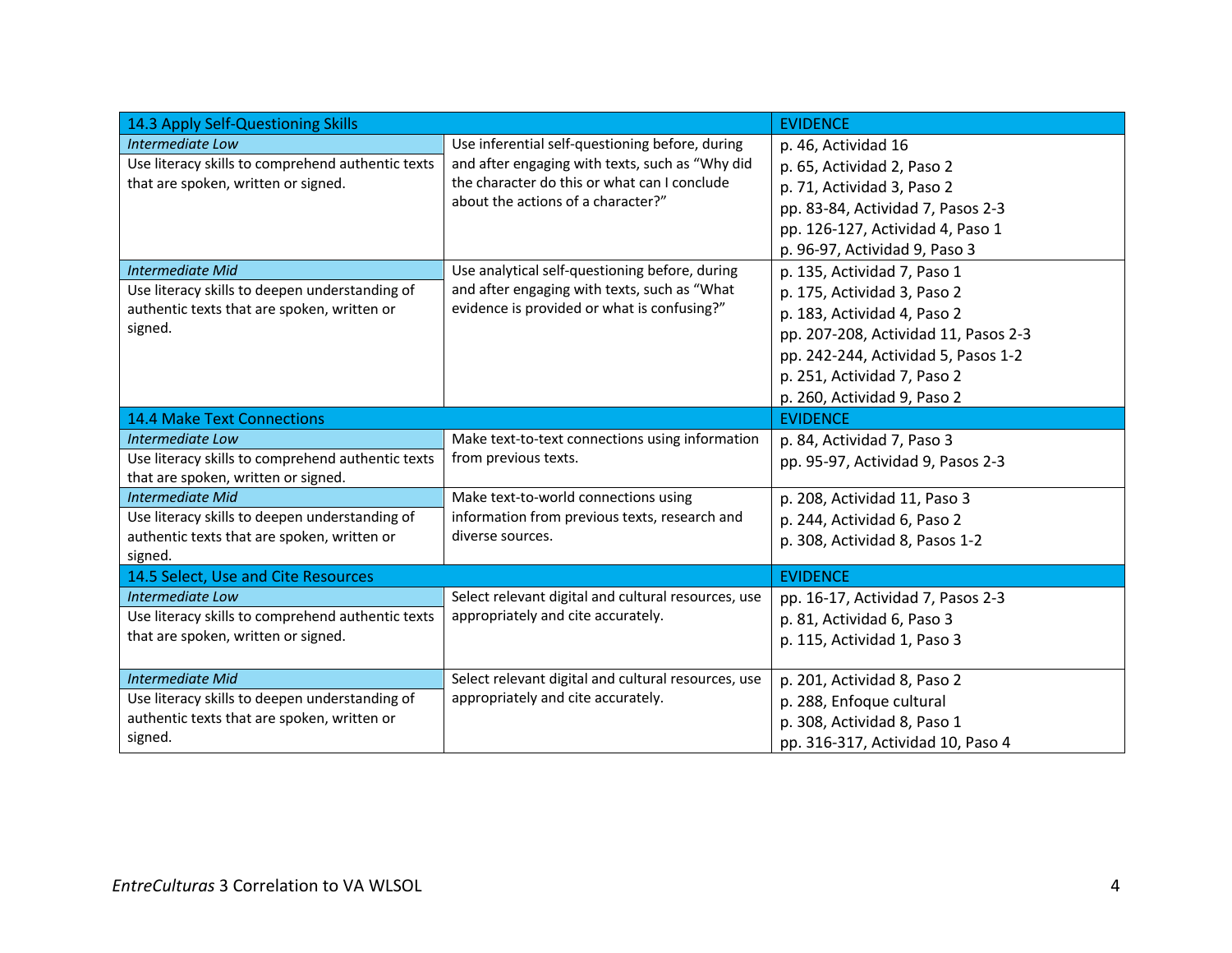### **INTERPERSONAL COMMUNICATION**

| 4. Investigate Intercultural Products, Practices and Perspectives                                                                                                                                         |                                                                                                                                                                  | <b>EVIDENCE</b>                                                                                                                                                                                                                                                                          |
|-----------------------------------------------------------------------------------------------------------------------------------------------------------------------------------------------------------|------------------------------------------------------------------------------------------------------------------------------------------------------------------|------------------------------------------------------------------------------------------------------------------------------------------------------------------------------------------------------------------------------------------------------------------------------------------|
| Intermediate Low<br>Exchange information and ask appropriate<br>follow-up questions using simple created<br>sentences.                                                                                    | Compare products and practices related to<br>everyday life and personal interests or studies to<br>help understand perspectives of native and<br>other cultures. | p. 33, Actividad 11, Paso 2<br>p. 35, Actividad 11, Paso 5<br>p. 73, Actividad 3, Paso 6<br>p. 119, Actividad 2, Paso 4<br>p. 130, Actividad 5, Paso 1<br>p. 168, Actividad Preliminar                                                                                                   |
| <b>Intermediate Mid</b><br>Negotiate meaning while exchanging<br>information in conversations and ask a variety<br>of follow-up questions using connected<br>sentences and series of connected sentences. | Compare products and practices of personal<br>interest or researched topics to help understand<br>perspectives of native and other cultures.                     | p. 173, Actividad 2, Paso 2<br>p. 231, Reflexión intercultural, forum in<br>Explorer <sup>®</sup><br>p. 271, Vive entre culturas, Interpersonal<br>Assessment<br>p. 290, Actividad 3, ¿Qué aprendiste?                                                                                   |
| 5. Interact with Culturally Appropriate Language and Behaviors                                                                                                                                            |                                                                                                                                                                  | <b>EVIDENCE</b>                                                                                                                                                                                                                                                                          |
| Intermediate Low<br>Exchange information and ask appropriate<br>follow-up questions using simple created<br>sentences.                                                                                    | Converse in familiar situations at school, work or<br>play using appropriate learned behaviors and<br>avoiding major social blunders.                            | p. 32, Actividad 11, Paso 2<br>p. 40, Actividad 14, Paso 2<br>p. 60, Actividad 1, Paso 1<br>p. 115, Actividad 1, Paso 3<br>p. 119, Actividad 2, Paso 4<br>p. 120, Actividad 2, Paso 5<br>p. 124, Actividad 3, Paso 1<br>p. 138, Actividad 7, Paso 3<br>pp. 150-151, Actividad 10, Paso 1 |
| <b>Intermediate Mid</b><br>Negotiate meaning while exchanging<br>information in conversations and ask a variety<br>of follow-up questions using connected<br>sentences and series of connected sentences. | Converse in familiar situations at school, work or<br>play using appropriate learned behaviors and<br>avoiding major social blunders.                            | p. 177, Actividad 3, Paso 5<br>p. 203, Actividad 9, Paso 2<br>p. 203, Reflexión intercultural, forum in<br>Explorer <sup>®</sup><br>pp. 316-317, Actividad 10, Pasos 3-4                                                                                                                 |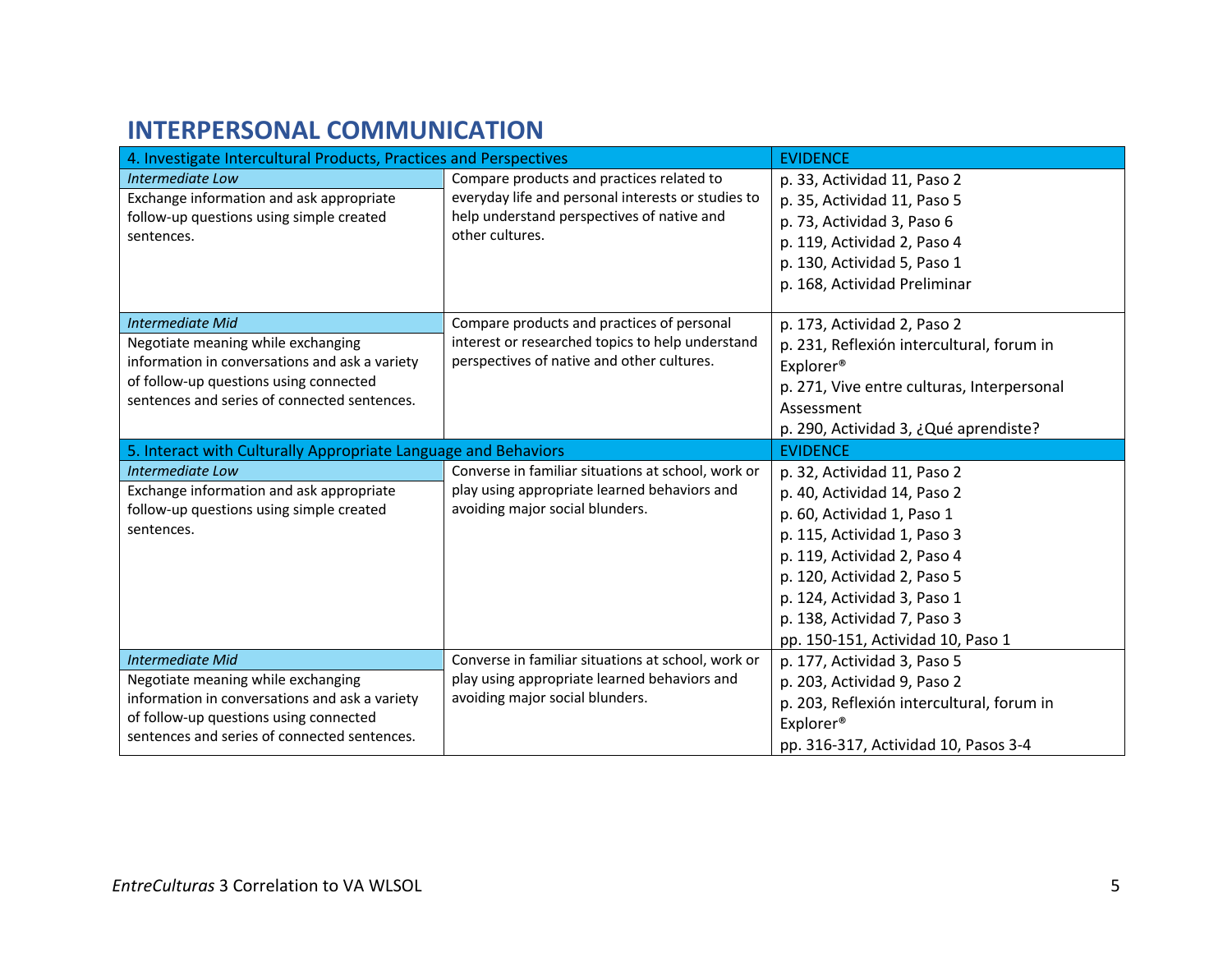| 6. Exchange Information and Ideas                            |                                                    | <b>EVIDENCE</b>                            |
|--------------------------------------------------------------|----------------------------------------------------|--------------------------------------------|
| Intermediate Low<br>Exchange information and ask appropriate | Converse on a variety of familiar topics.          | p. 10, Actividad 5, Paso 3                 |
| follow-up questions using simple created                     |                                                    | p. 20, Actividad 8, Paso 3                 |
| sentences.                                                   |                                                    | p. 33, Actividad 11, Paso 2                |
|                                                              |                                                    | p. 35, Actividad 11, Paso 5                |
|                                                              |                                                    | p. 37, Actividad 12, Paso 3                |
|                                                              |                                                    | p. 58, Actividad Preliminar, Paso 1        |
|                                                              |                                                    | p. 68, Observa 1, Paso 3                   |
|                                                              |                                                    | p. 134, Actividad 6, Paso 4                |
|                                                              |                                                    | p. 145, En camino A, Paso 3                |
| <b>Intermediate Mid</b>                                      | Converse on a variety of familiar topics and some  | p. 170, Actividad 1, Pasos 1-2             |
| Negotiate meaning while exchanging                           | concrete researched topics.                        | pp. 174-175, Actividad 3, Pasos 1-2        |
| information in conversations and ask a variety               |                                                    | p. 206, Actividad 10, Paso 2               |
| of follow-up questions using connected                       |                                                    | p. 207, Actividad 11, Paso 1               |
| sentences and series of connected sentences.                 |                                                    | p. 271, Vive entre culturas, Interpersonal |
|                                                              |                                                    | Assessment                                 |
| 7. Meet Personal Needs or Address Situations                 |                                                    | <b>EVIDENCE</b>                            |
| <b>Intermediate Low</b>                                      | Interact with others to meet needs in familiar     | p. 87, En camino A, Paso 4                 |
| Exchange information and ask appropriate                     | and everyday situations.                           | p. 132, Actividad 6, Paso 1                |
| follow-up questions using simple created                     |                                                    | p. 138, Actividad 7, Paso 3                |
| sentences.                                                   |                                                    | p. 149, Actividad 9, Paso 3                |
|                                                              |                                                    | p. 151, Actividad 10, Paso 2               |
| <b>Intermediate Mid</b>                                      | Interact with others to meet needs in a variety of | p. 231, Reflexión intercultural, forum in  |
| Negotiate meaning while exchanging                           | familiar and everyday situations.                  | Explorer <sup>®</sup>                      |
| information in conversations and ask a variety               |                                                    | p. 246, En camino A, Paso 2                |
| of follow-up questions using connected                       |                                                    | p. 309, Actividad 8, ¿Qué aprendiste?      |
| sentences and series of connected sentences.                 |                                                    |                                            |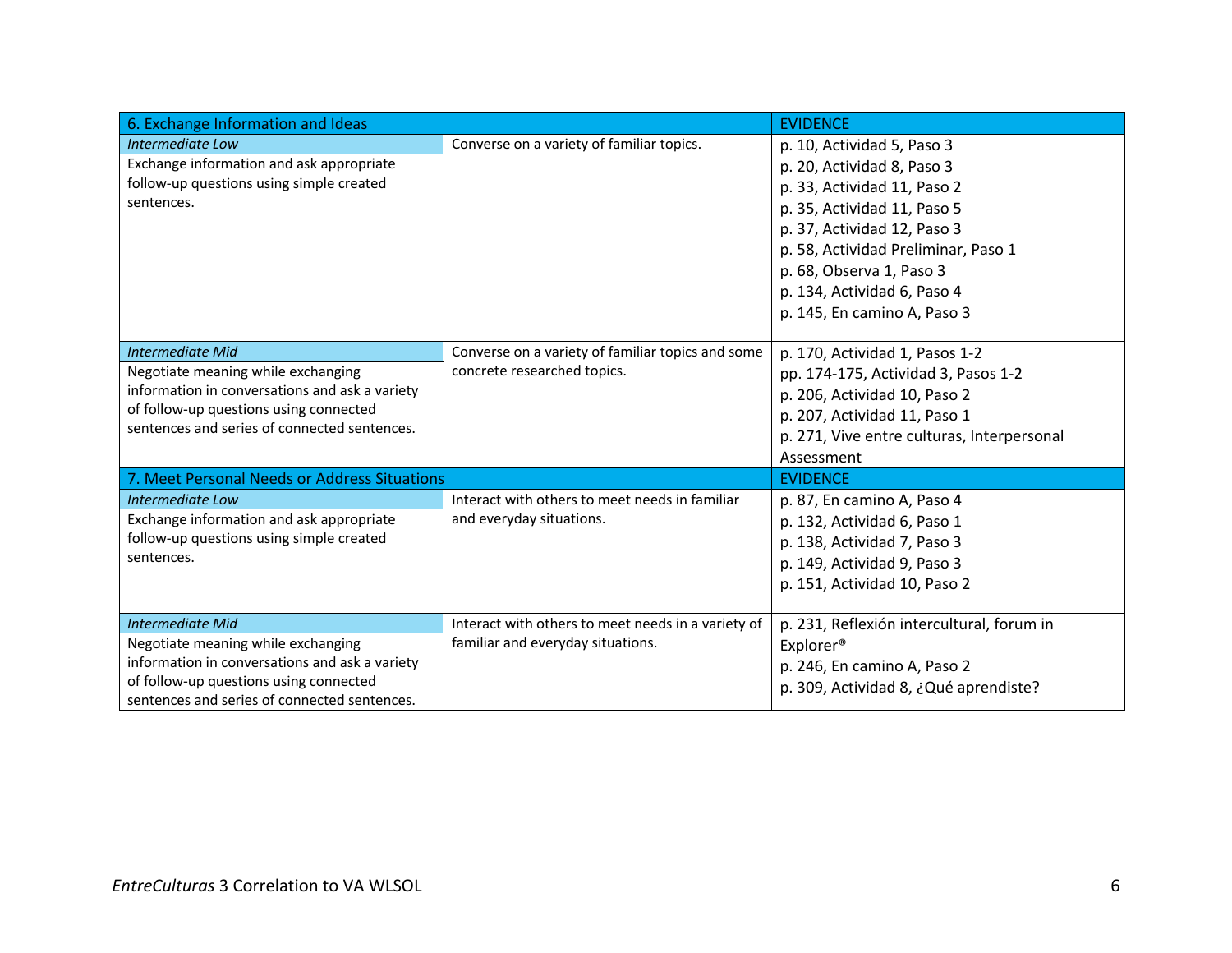| 8. Express, React to and Support Preferences, Opinions or Viewpoints |                                                  | <b>EVIDENCE</b>                       |
|----------------------------------------------------------------------|--------------------------------------------------|---------------------------------------|
| Intermediate Low                                                     | Express, ask about and react with some detail to | p. 37, Actividad 12, Paso 3           |
| Exchange information and ask appropriate                             | preferences, feelings or opinions on familiar    | p. 60, Actividad 1, Paso 1            |
| follow-up questions using simple created                             | topics.                                          | p. 66, Actividad 2, ¿Qué aprendiste?  |
| sentences.                                                           |                                                  | p. 72, Actividad 3, Paso 5            |
|                                                                      |                                                  | p. 73, Actividad 3, Paso 6            |
|                                                                      |                                                  | p. 79, Actividad 5, Paso 3            |
|                                                                      |                                                  | p. 83, Actividad 7, Paso 1            |
|                                                                      |                                                  | pp. 124-125, Actividad 3, Pasos 2-3   |
|                                                                      |                                                  | p. 142, Actividad 8, Paso 2           |
| Intermediate Mid                                                     | Exchange and react to preferences, feelings,     | pp. 190-191, Actividad 3, Pasos 1-2   |
| Negotiate meaning while exchanging                                   | opinions and simple advice on a variety of       | p. 193, En camino A, Paso 3           |
| information in conversations and ask a variety                       | familiar topics.                                 | p. 196, Actividad 7, Paso 1           |
| of follow-up questions using connected                               |                                                  | p. 201, Actividad 8, Paso 2           |
| sentences and series of connected sentences.                         |                                                  | p. 253, Actividad 7, ¿Qué aprendiste? |

#### **COMMUNICATIVE LITERACY - INTERPERSONAL MODE**

| 15.1 Communicate, React and Show Interest                                                                   |                                                                                                                               | <b>EVIDENCE</b>                                                                                                                                                                             |
|-------------------------------------------------------------------------------------------------------------|-------------------------------------------------------------------------------------------------------------------------------|---------------------------------------------------------------------------------------------------------------------------------------------------------------------------------------------|
| Intermediate Low<br>Use interpersonal skills to interact, negotiate<br>meaning and communicate effectively. | Use culturally appropriate and relevant<br>language, syntax and learned behaviors to<br>communicate, react and show interest. | p. 47, En camino B, Paso 2<br>p. 63, Actividad 1, ¿Qué aprendiste?<br>p. 76, Actividad 4, Paso 1<br>p. 83, Actividad 7, Paso 1<br>p. 91, Actividad 8, Paso 2<br>p. 120, Actividad 2, Paso 5 |
| Intermediate Mid<br>Use interpersonal skills to interact, negotiate<br>meaning and communicate effectively. | Use culturally appropriate and relevant<br>language, syntax and learned behaviors to<br>communicate, react and show interest. | p. 203, Actividad 9, Paso 2<br>p. 246, En camino A, Paso 2<br>p. 256, Actividad 8, Paso 2<br>p. 271, Vive entre culturas, Interpersonal<br>Assessment                                       |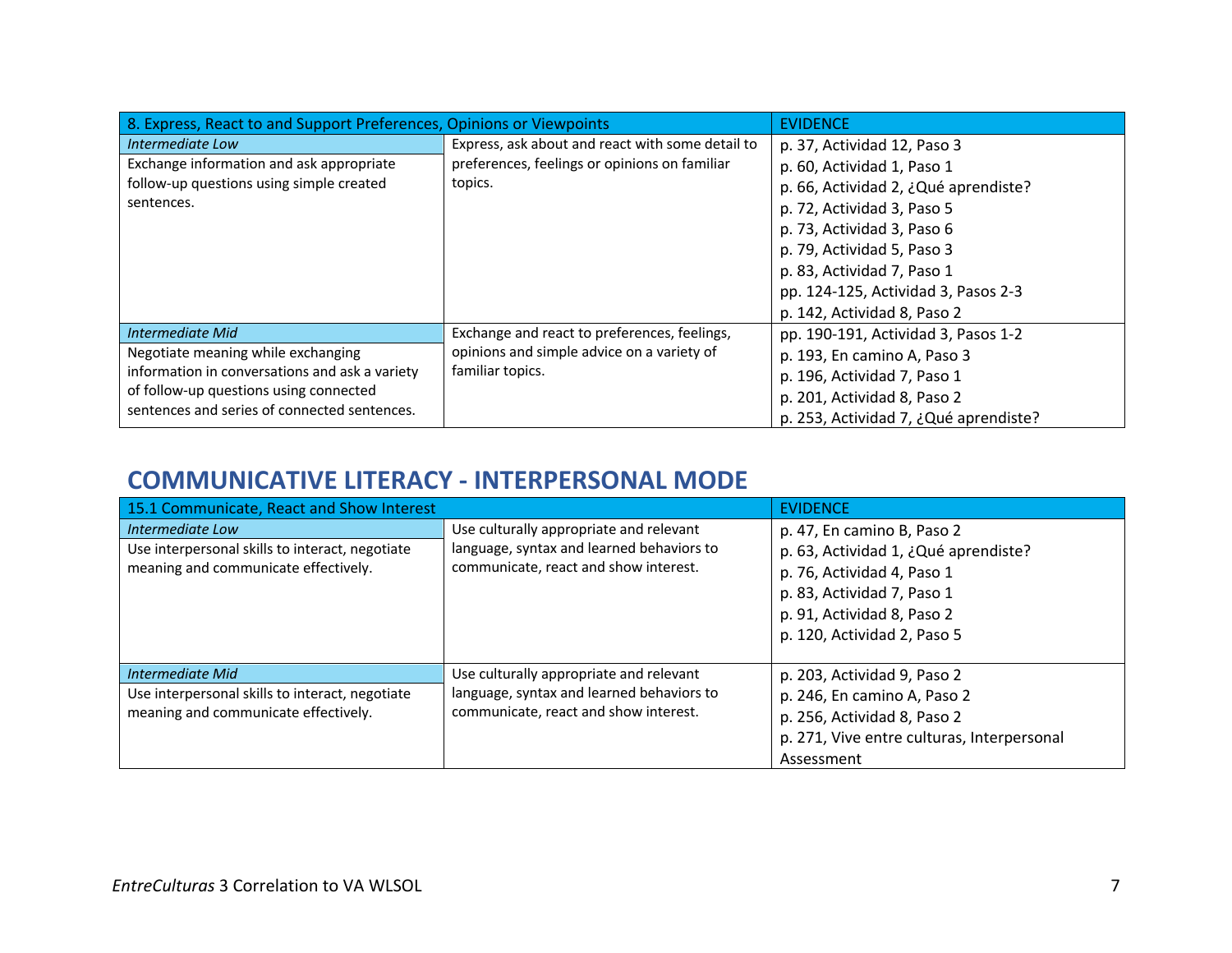| 15.2 Continue and Extend Conversations                    |                                                    | <b>EVIDENCE</b>                            |
|-----------------------------------------------------------|----------------------------------------------------|--------------------------------------------|
| Intermediate Low                                          | Use a variety of simple interjections, rejoinders, | p. 42, Actividad 14                        |
| Use interpersonal skills to interact, negotiate           | interrogatives and transitions.                    | p. 45, Actividad 15, Paso 2                |
| meaning and communicate effectively.                      |                                                    | p. 46, Actividad 16                        |
|                                                           |                                                    | p. 52, Vive entre culturas, Interpersonal  |
|                                                           |                                                    | Assessment                                 |
|                                                           |                                                    | p. 63, Actividad 1, ¿Qué aprendiste?       |
|                                                           |                                                    | p. 66, Actividad 2, ¿Qué aprendiste?       |
|                                                           |                                                    | p. 87, En camino A, Paso 4                 |
|                                                           |                                                    | p. 107, Vive entre culturas, Interpersonal |
|                                                           |                                                    | Assessment                                 |
|                                                           |                                                    | p. 162, Vive entre culturas, Interpersonal |
|                                                           |                                                    | Assessment                                 |
| <b>Intermediate Mid</b>                                   | Use some complex interjections, rejoinders,        | p. 231, Reflexión intercultural, forum in  |
| Use interpersonal skills to interact, negotiate           | interrogatives and transitions.                    | Explorer <sup>®</sup>                      |
| meaning and communicate effectively.                      |                                                    | p. 246, En camino A, Pasos 1-2             |
|                                                           |                                                    | p. 261, Actividad 9, Paso 3                |
|                                                           |                                                    | p. 261, Actividad 9, ¿Qué aprendiste?      |
| 15.3 Increase Comprehensibility and Clarity of Expression |                                                    | <b>EVIDENCE</b>                            |
| Intermediate Low                                          | Enhance comprehensibility and clarify              | p. 10, Actividad 5, Paso 3                 |
| Use interpersonal skills to interact, negotiate           | information using simple explanations,             | p. 41, Actividad 13, Paso 2                |
| meaning and communicate effectively.                      | rephrasing, circumlocution and some                | p. 52, Vive entre culturas, Interpersonal  |
|                                                           | consistency in pronunciation, tone or pitch.       | Assessment                                 |
|                                                           |                                                    | p. 63, Actividad 1, ¿Qué aprendiste?       |
|                                                           |                                                    | p. 71, Actividad 3, Paso 2                 |
|                                                           |                                                    | p. 91, Actividad 8, Paso 2                 |
|                                                           |                                                    | p. 144, Actividad 8, ¿Qué aprendiste?      |
|                                                           |                                                    | p. 149, Actividad 9, Paso 3                |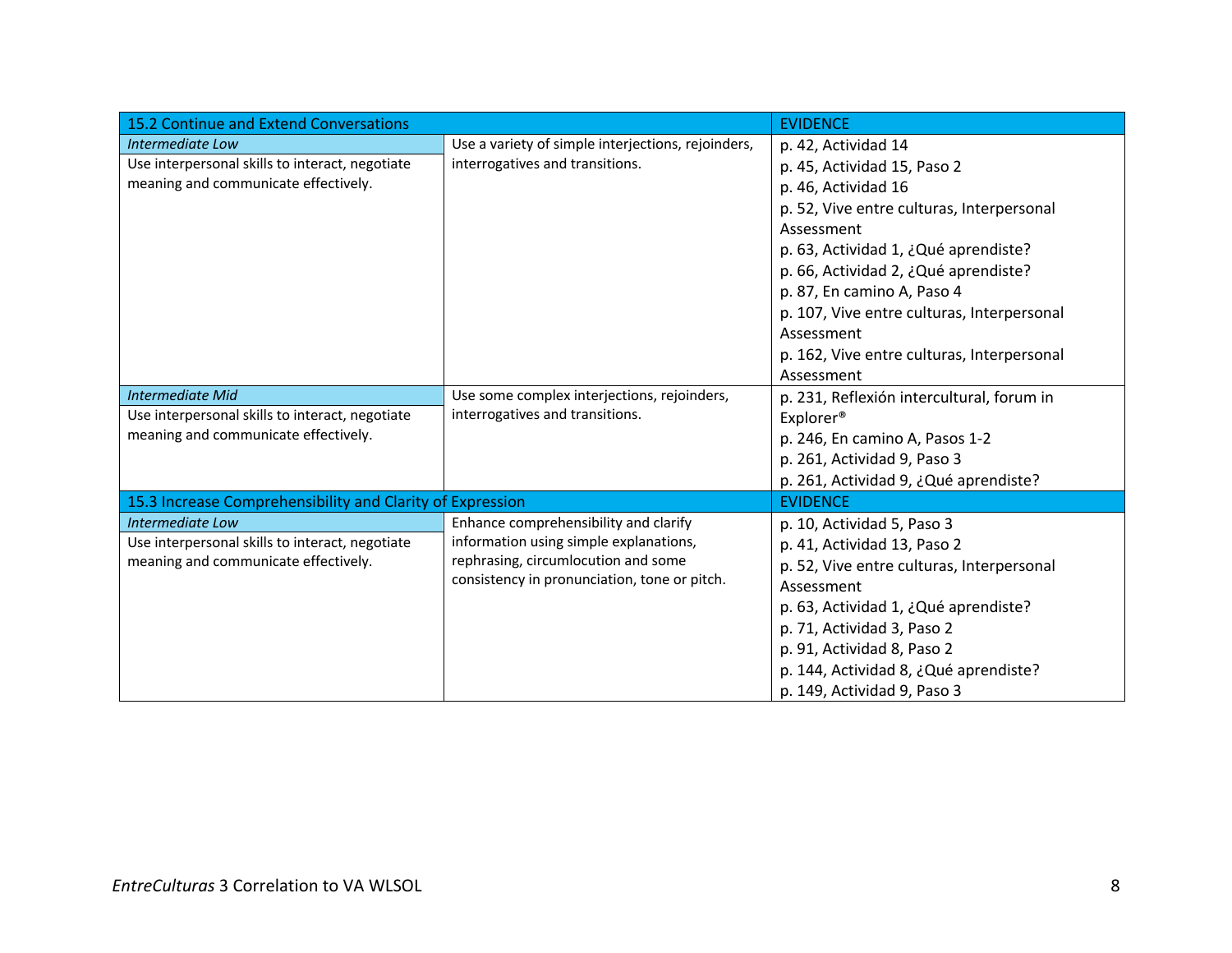| <b>Intermediate Mid</b><br>Use interpersonal skills to interact, negotiate<br>meaning and communicate effectively. | Enhance comprehensibility and clarity using<br>simple explanations, rephrasing, circumlocution,<br>self-correction and mostly consistent<br>pronunciation, tone or pitch. | p. 177, Actividad 3, Paso 5<br>p. 217, Vive entre culturas, Interpersonal<br>Assessment<br>p. 234, Actividad 3, Paso 4<br>p. 249, Actividad 6, Paso 2<br>p. 271, Vive entre culturas, Interpersonal<br>Assessment<br>p. 291, Actividad 4, Paso 1                                                                                                                                                                           |
|--------------------------------------------------------------------------------------------------------------------|---------------------------------------------------------------------------------------------------------------------------------------------------------------------------|----------------------------------------------------------------------------------------------------------------------------------------------------------------------------------------------------------------------------------------------------------------------------------------------------------------------------------------------------------------------------------------------------------------------------|
| 15.4 Infer Meaning of Unfamiliar Language                                                                          |                                                                                                                                                                           | <b>EVIDENCE</b>                                                                                                                                                                                                                                                                                                                                                                                                            |
| Intermediate Low<br>Use interpersonal skills to interact, negotiate<br>meaning and communicate effectively.        | Infer meaning of unfamiliar language from<br>context or topic of conversation                                                                                             | p. 134, Actividad 6, Paso 4<br>p. 145, En camino A, Pasos 3-4<br>p. 147, Actividad 9, Paso 1                                                                                                                                                                                                                                                                                                                               |
| <b>Intermediate Mid</b><br>Use interpersonal skills to interact, negotiate<br>meaning and communicate effectively. | Infer meaning of unfamiliar language from<br>context or topic of conversation.                                                                                            | p. 183, Actividad 4, Paso 3<br>p. 189, Actividad 6, Paso 1<br>p. 193, En camino A, Pasos 2-3<br>pp. 204-205, Actividad 10, Paso 1<br>p. 208, Actividad 11, Paso 4<br>p. 232, Actividad 3, Paso 1<br>p. 248, Actividad 6, Paso 1<br>p. 256, Actividad 8, Paso 1<br>p. 259, Actividad 9, Paso 1<br>p. 291, Actividad 4, Paso 1<br>p. 295, Actividad 5, Paso 1<br>p. 298, Actividad 6, Paso 1<br>p. 318, Actividad 11, Paso 1 |
| 15.5 Select, Use and Cite Resources                                                                                |                                                                                                                                                                           | <b>EVIDENCE</b>                                                                                                                                                                                                                                                                                                                                                                                                            |
| Intermediate Low<br>Use interpersonal skills to interact, negotiate<br>meaning and communicate effectively.        | Select relevant digital and cultural resources, use<br>appropriately and cite accurately.                                                                                 | p. 102, En camino B, Paso 3<br>p. 115, Actividad 1, Paso 3<br>p. 153, En camino 11, Paso 1                                                                                                                                                                                                                                                                                                                                 |
| <b>Intermediate Mid</b><br>Use interpersonal skills to interact, negotiate<br>meaning and communicate effectively. | Select relevant digital and cultural resources, use<br>appropriately and cite accurately.                                                                                 | p. 308, Actividad 8, Paso 1<br>p. 316, Actividad 10, Paso 4                                                                                                                                                                                                                                                                                                                                                                |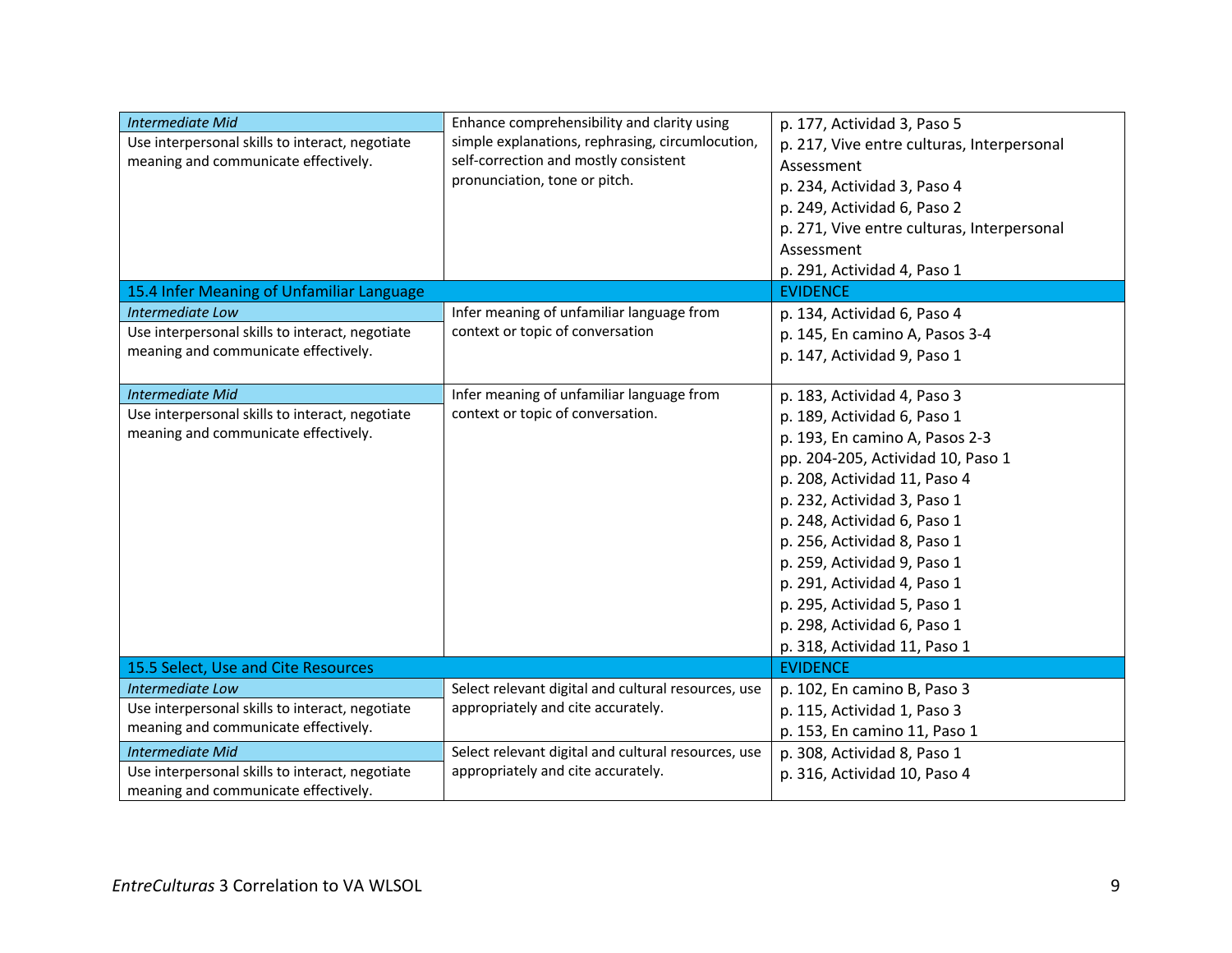#### **PRESENTATIONAL COMMUNICATION**

| 9. Investigate Intercultural Products, Practices and Perspectives                                                        |                                                                                                                                                                                | <b>EVIDENCE</b>                                                                                                                                                                                                                                                                                                                                                              |
|--------------------------------------------------------------------------------------------------------------------------|--------------------------------------------------------------------------------------------------------------------------------------------------------------------------------|------------------------------------------------------------------------------------------------------------------------------------------------------------------------------------------------------------------------------------------------------------------------------------------------------------------------------------------------------------------------------|
| Intermediate Low<br>Present information using simple sentences and<br>transitions.                                       | Compare products and practices related to<br>everyday life and personal interests or studies to<br>help understand perspectives of native and<br>other cultures.               | p. 28, Actividad 10, ¿Qué aprendiste?<br>p. 28, Reflexión intercultural<br>p. 35, Reflexión intercultural, forum in Explorer®<br>p. 45, Reflexión intercultural, forum in Explorer®<br>p. 64, Actividad 2, Paso 1<br>p. 73, Reflexión intercultural, forum in Explorer <sup>®</sup><br>p. 79, Actividad 5, Paso 1                                                            |
| <b>Intermediate Mid</b><br>Present information using organized connected<br>sentences and series of connected sentences. | Compare products and practices of personal<br>interest or researched topics to help understand<br>perspectives of native and other cultures.                                   | p. 271, Vive entre culturas, Presentational<br>Assessment<br>p. 300, Reflexión intercultural, forum in<br>Explorer <sup>®</sup><br>p. 309, Actividad 8, Paso 3                                                                                                                                                                                                               |
| 10. Communicate with Culturally Appropriate Language and Behaviors                                                       |                                                                                                                                                                                | <b>EVIDENCE</b>                                                                                                                                                                                                                                                                                                                                                              |
| Intermediate Low<br>Present information using simple sentences and<br>transitions.                                       | Present in familiar situations using appropriate<br>learned behaviors and avoiding major social<br>blunders, recognizing that significant differences<br>exist among cultures. | p. 27, Actividad 10, Paso 2<br>p. 29, En camino A, Paso 3<br>p. 35, Actividad 11, Paso 4<br>p. 37, Actividad 12, Paso 2<br>p. 40, Actividad 13, Paso 2<br>p. 43, Reflexión intercultural, forum in Explorer®<br>p. 60, Actividad 1, Paso 2<br>p. 72, Actividad 3, Paso 4<br>p. 98, Actividad 9, Paso 4<br>p. 121, Reflexión intercultural, forum in<br>Explorer <sup>®</sup> |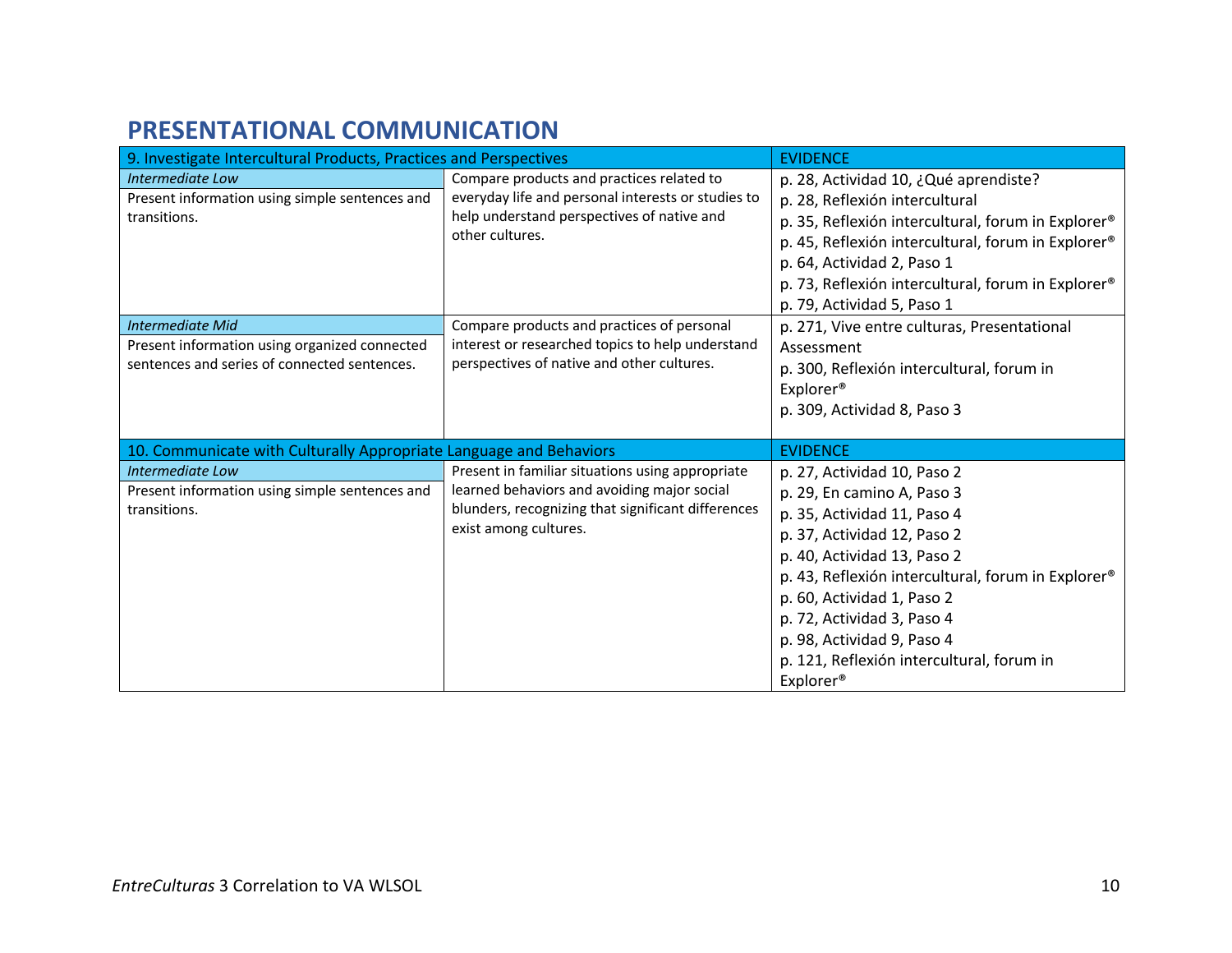| <b>Intermediate Mid</b><br>Present information using organized connected<br>sentences and series of connected sentences.                                                                                       | Present in familiar situations using appropriate<br>learned behaviors and avoiding common social<br>blunders, recognizing that significant differences<br>exist among cultures. | p. 228, Reflexión intercultural, forum in<br>Explorer <sup>®</sup><br>p. 287, Actividad 2, Paso 4<br>p. 289, Actividad 2, Paso 1<br>p. 292, Actividad 4, Paso 2<br>p. 295, Actividad 5, Paso 2<br>p. 305, Actividad 7, Paso 2<br>p. 313, Reflexión intercultural, forum in<br>Explorer <sup>®</sup><br>p. 320, Reflexión intercultural, forum in<br>Explorer <sup>®</sup>                                                                                               |
|----------------------------------------------------------------------------------------------------------------------------------------------------------------------------------------------------------------|---------------------------------------------------------------------------------------------------------------------------------------------------------------------------------|-------------------------------------------------------------------------------------------------------------------------------------------------------------------------------------------------------------------------------------------------------------------------------------------------------------------------------------------------------------------------------------------------------------------------------------------------------------------------|
| 11. Inform, Describe, Explain or Provide Instructions                                                                                                                                                          |                                                                                                                                                                                 | <b>EVIDENCE</b>                                                                                                                                                                                                                                                                                                                                                                                                                                                         |
| Intermediate Low<br>Present information using simple sentences and<br>transitions.<br><b>Intermediate Mid</b><br>Present information using organized connected<br>sentences and series of connected sentences. | Inform on, describe and explain familiar and<br>everyday topics.<br>Inform on, describe and explain a variety of<br>familiar topics and some concrete researched<br>topics.     | p. 6, Actividad 1<br>p. 7, Actividad 3<br>p. 17, Actividad 7, Paso 3<br>p. 18, Actividad 8, Paso 2<br>p. 35, Reflexión intercultural, forum in Explorer <sup>®</sup><br>p. 45, Reflexión intercultural, forum in Explorer®<br>p. 95, Actividad 9, Paso 2<br>p. 178, Actividad 3, ¿Qué aprendiste?<br>p. 233, Actividad 3, Paso 3<br>p. 258, Actividad 8, ¿Qué aprendiste?<br>p. 263, Actividad 10, Paso 3<br>p. 289, Actividad 3, Paso 2<br>p. 321, En camino A, Paso 3 |
| 12. Narrate About Life, Events or Experiences                                                                                                                                                                  |                                                                                                                                                                                 | <b>EVIDENCE</b>                                                                                                                                                                                                                                                                                                                                                                                                                                                         |
| <b>Intermediate Low</b><br>Present information using simple sentences and<br>transitions.                                                                                                                      | Narrate about personal life, activities, events and<br>experiences.                                                                                                             | p. 7, Actividad 4<br>p. 18, Actividad 8, Paso 2<br>p. 25, Actividad 9, ¿Qué aprendiste?<br>p. 29, En camino A, Paso 3<br>p. 37, Actividad 12, Paso 2<br>p. 73, Reflexión intercultural, forum in Explorer®<br>p. 87, En camino A, Paso 3<br>p. 91, Reflexión intercultural, forum in Explorer®                                                                                                                                                                          |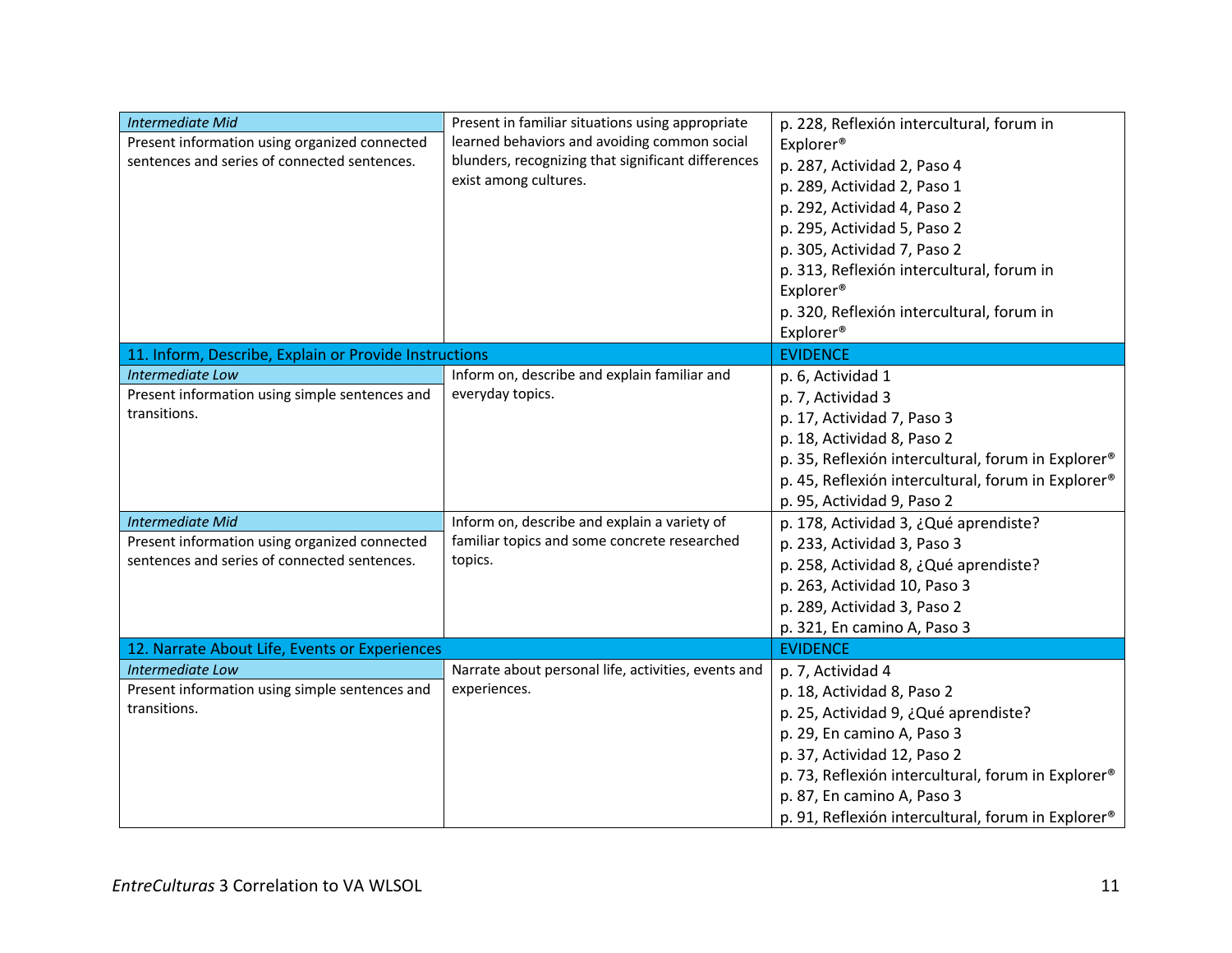| Intermediate Mid<br>Present information using organized connected<br>sentences and series of connected sentences. | Narrate about some past, present or future<br>personal and social events and experiences.                                                              | p. 186, Actividad 4, ¿Qué aprendiste?<br>p. 227, Actividad 1, Paso 3<br>p. 240, Actividad 4, ¿Qué aprendiste?<br>p. 287, Actividad 2, Paso 4<br>p. 299, Actividad 6, Paso 3                                                                                                              |
|-------------------------------------------------------------------------------------------------------------------|--------------------------------------------------------------------------------------------------------------------------------------------------------|------------------------------------------------------------------------------------------------------------------------------------------------------------------------------------------------------------------------------------------------------------------------------------------|
| 13. Support Preferences, Opinions or Viewpoints                                                                   |                                                                                                                                                        | <b>EVIDENCE</b>                                                                                                                                                                                                                                                                          |
| Intermediate Low<br>Present information using simple sentences and<br>transitions.                                | Express preferences and opinions with<br>supporting reasons or evidence on familiar and<br>personal interest topics from native and other<br>cultures. | p. 11, Reflexión intercultural, forum in Explorer®<br>p. 35, Reflexión intercultural, forum in Explorer®<br>p. 37, Actividad 12, Paso 2<br>p. 73, Reflexión intercultural, forum in Explorer®<br>p. 112, Actividad Preliminar                                                            |
| Intermediate Mid                                                                                                  | State a viewpoint with supporting reasons or                                                                                                           | p. 188, Actividad 5, Paso 2                                                                                                                                                                                                                                                              |
| Present information using organized connected<br>sentences and series of connected sentences.                     | evidence on familiar and personal interest topics<br>from native and other cultures.                                                                   | p. 197, Actividad 7, ¿Qué aprendiste?<br>p. 201, Actividad 8, Paso 2<br>p. 240, Actividad 4, ¿Qué aprendiste?<br>p. 287, Actividad 2, Paso 4<br>p. 288, Reflexión intercultural, forum in<br>Explorer <sup>®</sup><br>p. 300, Reflexión intercultural, forum in<br>Explorer <sup>®</sup> |

### **COMMUNICATIVE LITERACY - PRESENTATIONAL MODE**

| 16.1 Choose Relevant, Authentic Content and Concepts     |                                                  | EVIDENCE                                               |
|----------------------------------------------------------|--------------------------------------------------|--------------------------------------------------------|
| Intermediate Low                                         | Use authentic resources, content, structures and | p. 79, Actividad 5, ¿Qué aprendiste?                   |
| Use presentational skills to communicate<br>effectively. | syntax that are relevant to the topic.           | $\vert$ p. 102, En camino B, Paso 4                    |
|                                                          |                                                  | p. 134, Reflexión intercultural, forum in<br>Explorer® |
|                                                          |                                                  | p. 152, Actividad 10, ¿Qué aprendiste?                 |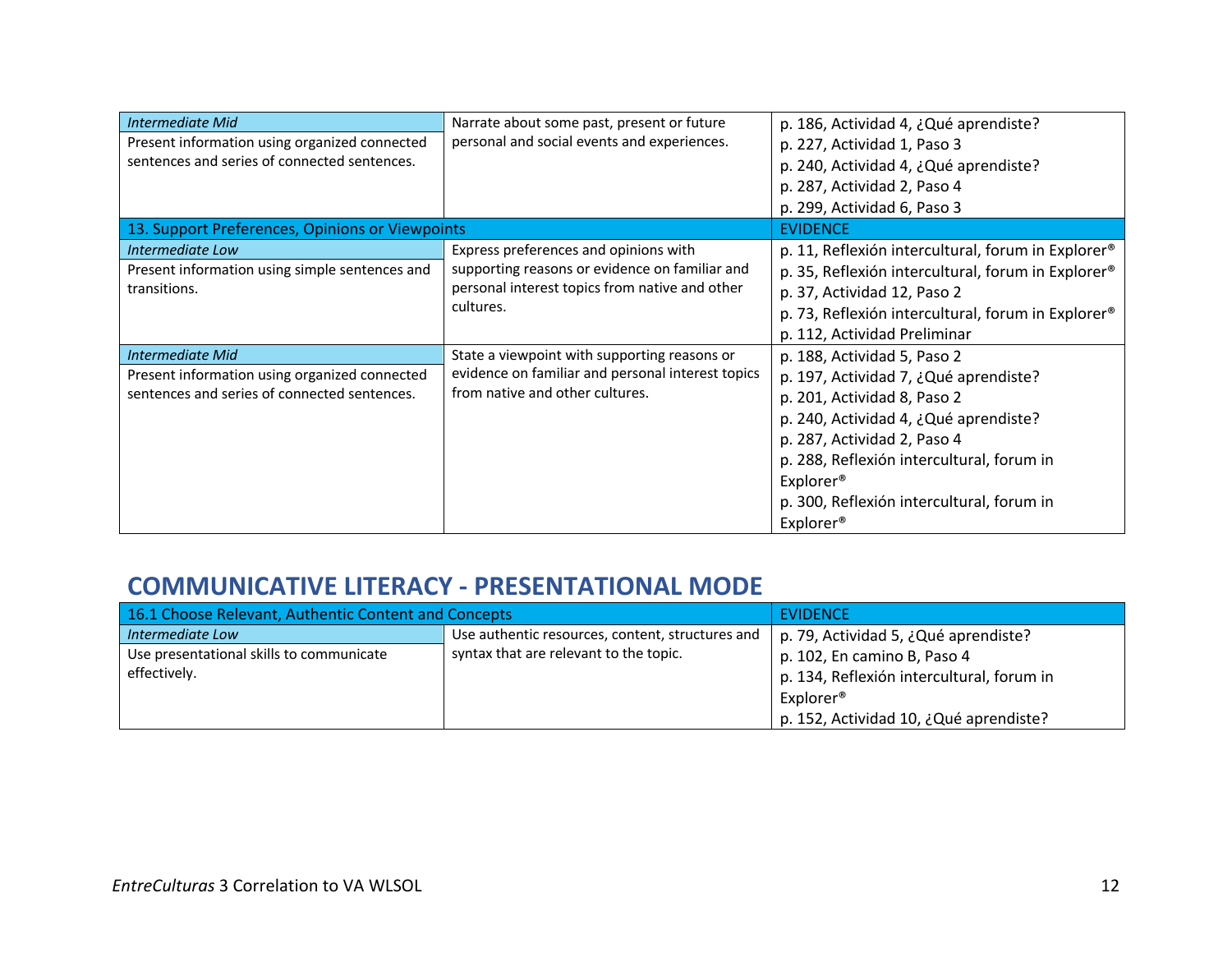| <b>Intermediate Mid</b><br>Use presentational skills to communicate<br>effectively. | Use authentic resources, content, syntax and<br>concepts that are relevant to the topic.                                                     | p. 208, Reflexión intercultural, forum in<br>Explorer <sup>®</sup><br>p. 244, Actividad 5, Paso 3<br>p. 271, Vive entre culturas, Presentational<br>Assessment<br>p. 300, Reflexión intercultural, forum in<br>Explorer <sup>®</sup><br>p. 326, Vive entre culturas, Presentational<br>Assessment                                                                 |
|-------------------------------------------------------------------------------------|----------------------------------------------------------------------------------------------------------------------------------------------|-------------------------------------------------------------------------------------------------------------------------------------------------------------------------------------------------------------------------------------------------------------------------------------------------------------------------------------------------------------------|
| 16.2 Organize Information                                                           |                                                                                                                                              | <b>EVIDENCE</b>                                                                                                                                                                                                                                                                                                                                                   |
| Intermediate Low<br>Use presentational skills to communicate<br>effectively.        | Organize information in a cohesive format with<br>transitions and clarify with simple language or<br>explanations as needed by the audience. | p. 7, Actividad 3<br>p. 17, Actividad 7, Paso 3<br>p. 18, Actividad 8, Paso 2<br>p. 43, Reflexión intercultural, forum in Explorer®<br>p. 53, Vive entre culturas, Presentational<br>Assessment<br>p. 64, Actividad 2, Paso 1<br>p. 82, Actividad 6, ¿Qué aprendiste?<br>p. 102, En camino B, Paso 4<br>p. 107, Vive entre culturas, Presentational<br>Assessment |
| <b>Intermediate Mid</b><br>Use presentational skills to communicate<br>effectively. | Organize information in a cohesive format with<br>complex transitions and clarify with simple<br>explanations as needed by the audience.     | p. 155, Actividad 11, Paso 3<br>p. 157, En camino B, Paso 4<br>p. 163, Vive entre culturas, Presentational<br>Assessment<br>p. 171, Actividad 1, Paso 4<br>p. 176, Actividad 3, Paso 3<br>p. 297, Actividad 5, Paso 4<br>p. 302, En camino A, Paso 3<br>p. 321, En camino B, Paso 3                                                                               |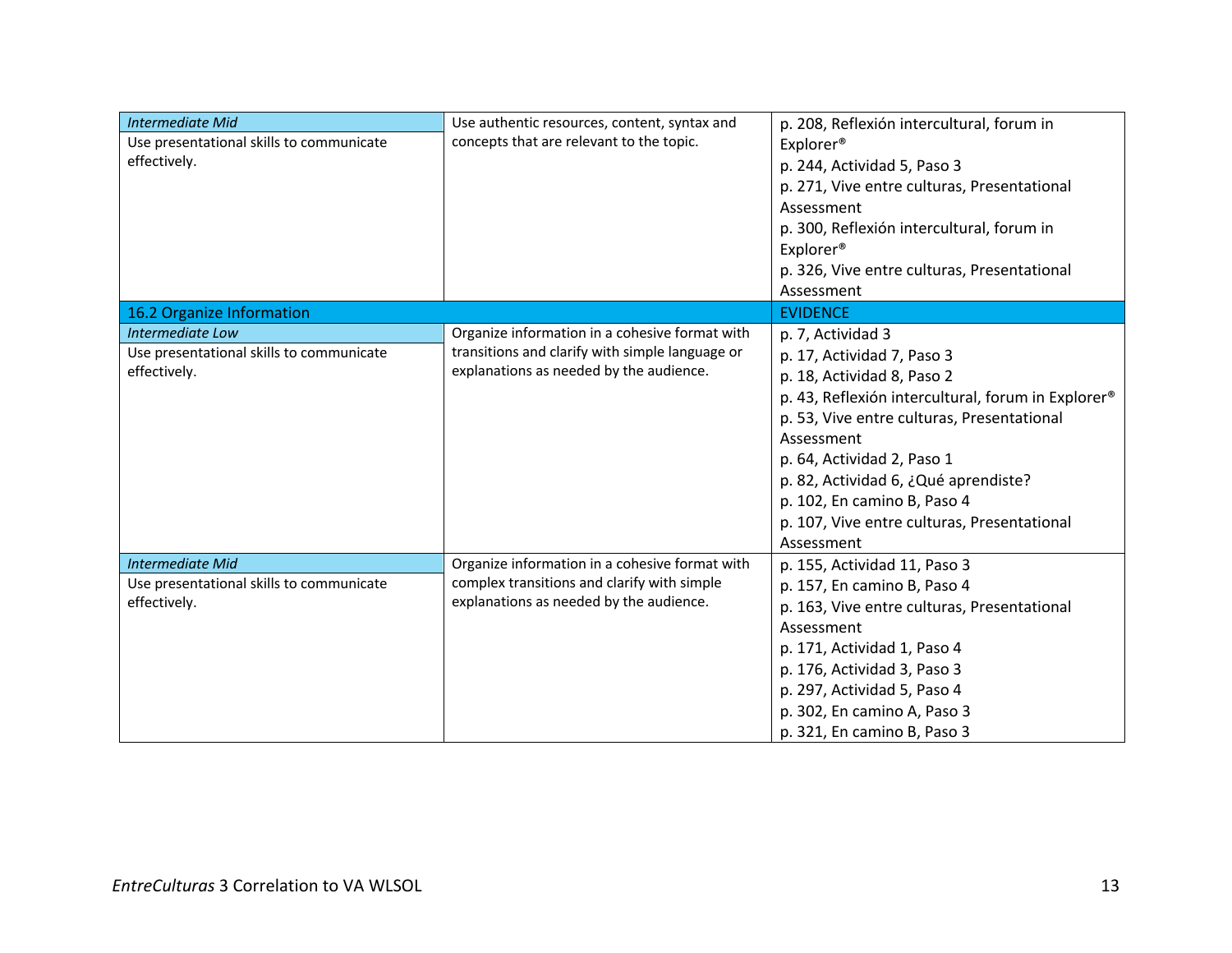| 16.3 Increase Comprehensibility and Clarity of Expression                           |                                                                                                                                 | <b>EVIDENCE</b>                                                                                                                                                                                                                                                                                                                                                                       |
|-------------------------------------------------------------------------------------|---------------------------------------------------------------------------------------------------------------------------------|---------------------------------------------------------------------------------------------------------------------------------------------------------------------------------------------------------------------------------------------------------------------------------------------------------------------------------------------------------------------------------------|
| Intermediate Low<br>Use presentational skills to communicate<br>effectively.        | Communicate with attention to accuracy of<br>spoken, written or signed components of<br>language to increase comprehensibility. | pp. 82-83, Actividad 6, ¿Qué aprendiste?<br>p. 83, Actividad 7, Paso 2<br>p. 100, Actividad 10, Paso 2<br>p. 102, En camino B, Paso 4<br>pp. 148-149, Actividad 9, Paso 2<br>p. 185, Actividad 4, Paso 5                                                                                                                                                                              |
| <b>Intermediate Mid</b><br>Use presentational skills to communicate<br>effectively. | Communicate with attention to accuracy of<br>spoken, written or signed components of<br>language to increase comprehensibility. | p. 217, Vive entre culturas, Presentational<br>Assessment<br>p. 237, Observa 1, Paso 4<br>p. 240, Actividad 4, ¿Qué aprendiste?<br>p. 252, Actividad 7, Paso 4<br>p. 266, En camino B, Paso 3<br>p. 271, Vive entre culturas, Presentational<br>Assessment<br>p. 299, Actividad 6, Paso 3<br>p. 321, En camino B, Paso 3                                                              |
| 16.4 Maintain and Increase Audience Interest                                        |                                                                                                                                 | <b>EVIDENCE</b>                                                                                                                                                                                                                                                                                                                                                                       |
| Intermediate Low<br>Use presentational skills to communicate<br>effectively.        | Maintain audience interest via description, style,<br>technology or visuals.                                                    | p. 29, En camino A, Paso 3<br>p. 47, En camino B, Paso 3<br>p. 53, Vive entre culturas, Presentational<br>Assessment<br>p. 64, Actividad 2, Paso 1<br>p. 73, Reflexión intercultural, forum in Explorer <sup>®</sup><br>pp. 82-83, Actividad 6, ¿Qué aprendiste?<br>p. 98, Reflexión intercultural, forum in Explorer®<br>p. 102, En camino B, Paso 4<br>p. 155, Actividad 11, Paso 3 |